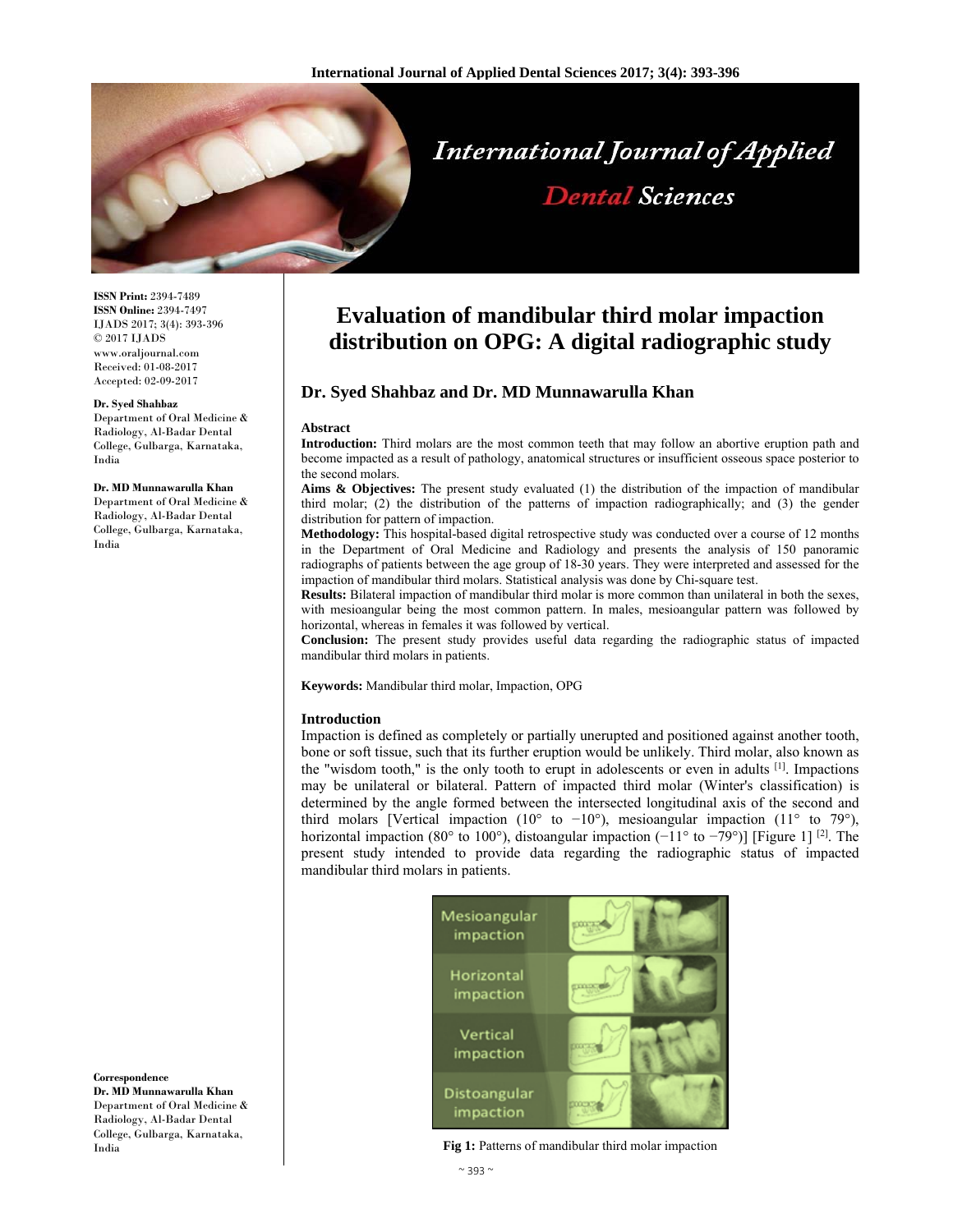### **Methodology**

This hospital-based retrospective study was conducted during a period of 12 months, from July 2015 to June 2016, in the Department of Oral Medicine and Radiology. This study represents the analysis of panoramic radiographs of those patients who were advised the same for various purposes. All panoramic radiographs were taken by Kodak 8000C panoramic machine. Previous records of the patients were collected whose panoramic radiographs were to be assessed. A total of 150 panoramic radiographs of patients in the age group of 18-30 years were interpreted and assessed for the mandibular third molar impactions. The panoramic radiographs were chosen according to the following criteria. Inclusion criteria: No history of trauma, Impacted mandibular third molars with completed root formation radiographically and Images of good quality that had the clearest reproduction of teeth without any superimposition. Exclusion criteria: Impacted teeth other than mandibular third molars, third molar tooth buds or third molars having underdeveloped roots, Agenesis of mandibular third molars and patients with history of extraction of mandibular third molars, mandibular fractures or orthodontic treatments and patients with developmental anomaly, congenital or systemic disease.

The pattern of impaction was determined by measuring the angle formed between the lines intersecting the long axis of the second and third molars. The angle thus formed was used to interpret the mesial or distal inclination in relation to second molar. The third molars that had reached the occlusal plane in relation to the second molar were considered to be normally erupted teeth. The data obtained were sent for statistical analysis using Statistical Package for Social Sciences Software (SPSS) version 20.0, (IBM Corporation, New York, US). A *P* value of  $\leq 0.001$  was considered to be statistically significant.

#### **Results**

A total of 150 panoramic radiographs for impacted mandibular third molars were studied and recorded by performing Chi-square test. They were then classified according to sex; 66 (44%) were males and 84 (56%) females [Table 1]. Bilateral impactions, with a frequency of 88 (58.66%), were more common than unilateral impactions (on either left **/** right side) with a frequency of 62 (41.33%) [Table 2]. The most common pattern of impaction seen in both unilateral as well as bilateral impactions was mesioangular, which was statistically significant (*P* < 0.001) followed by equal number of vertical and horizontal types (25.8%) in unilateral impactions. In bilateral impactions, mesioangular (46.59%) was followed by vertical (28.9%) and horizontal (15.9%). The least common pattern in both unilateral and bilateral was distoangular [Table 3]. In the present study, bilateral impactions were studied in detail for gender distribution of type of impaction. Gender distribution for common pattern of bilateral impaction was mesioangular, both in males (48.71%) and in females (44.89%), followed by horizontal pattern in males (23.07%) and vertical pattern in females (35.71%), which was statistically significant with  $P \leq$ 0.001 [Table 4].

|  |  |  | <b>Table 1:</b> Gender distribution of impaction |
|--|--|--|--------------------------------------------------|
|--|--|--|--------------------------------------------------|

| Gender | Frequency | <b>Percentage</b> |
|--------|-----------|-------------------|
| Male   | იი        | 44 $\%$           |
| Female | 84        | 56 %              |
| Total  | :50       | 100 $\%$          |

**Table 2:** Bilateral and Unilateral patterns of impaction

| Side       | Frequency | Percentage |
|------------|-----------|------------|
| Unilateral | 52        | 41.33 %    |
| Bilateral  | 88        | 58.66 %    |
| Total      |           | 100 %      |

**Table 3:** Different patterns of impaction in unilateral and bilateral impactions

| <b>Side</b>      | <b>Angulation</b> | <b>Frequency</b> | Percentage |  |
|------------------|-------------------|------------------|------------|--|
|                  | Mesioangular      | 25               | 40.32      |  |
| Unilateral       | Distoangular      | 5                | 8.01       |  |
|                  | Horizontal        | 16               | 25.8       |  |
|                  | Vertical          | 16               | 25.8       |  |
|                  | Total             | 62               | 100        |  |
| <b>Bilateral</b> | Mesioangular      | 82               | 46.59      |  |
|                  | Distoangular      | 15               | 8.5        |  |
|                  | Horizontal        | 28               | 15.9       |  |
|                  | Vertical          | 51               | 28.9       |  |
|                  | Total             | 176              | 100        |  |

**Table 4:** Gender distribution of patterns of bilateral impactions

| Side             | Gender | <b>Angulation</b>   |                     |                   |                 | $\mathbf{X}^2$ |        |         |
|------------------|--------|---------------------|---------------------|-------------------|-----------------|----------------|--------|---------|
|                  |        | <b>Mesioangular</b> | <b>Distoangular</b> | <b>Horizontal</b> | <b>Vertical</b> | <b>Total</b>   |        |         |
| <b>Bilateral</b> | Male   | 38                  |                     | 18                | 16              | 78             | 18.172 | < 0.001 |
|                  |        | 48.71%              | 7.6%                | 23.07%            | 20.51%          | 100%           |        |         |
|                  | Female | 44                  |                     | 10                | 35              | 98             |        |         |
|                  |        | 44.89%              | 9.18%               | $10.2\%$          | 35.71%          | 100%           |        |         |
|                  | Total  | 82                  | 15                  | 28                | 51              | 176            |        |         |
|                  |        | 46.59%              | 8.5%                | 15.9%             | 28.9%           | 100%           |        |         |

#### **Discussion**

As early as 1954, Mead  $[3]$  defined an impacted tooth as a tooth that is prevented from erupting into position because of malposition, lack of space or other impediments. Later, Peterson<sup>[4]</sup> characterized impacted teeth as those teeth that fail to erupt into the dental arch within the expected time. Later in  $2004$ , Farman [5] stated that impacted teeth are those whose eruption is prevented due to a physical barrier within the path of eruption.

In universal, third molars have been found to erupt between the ages of 17 and 21 years. Furthermore, the time of third molar eruption has been reported to vary with race [6]. The

average age for the eruption of mandibular third molars in males is approximately 3-6 months ahead of females [7]. Lack of space is the major cause for abortive eruption. As an associated complication, it can also cause incisor crowding, resorption of adjacent tooth roots, inflammatory processes (pericoronitis), and temporomandibular joint dysfunction [1]. Impaction of mandibular third molar is more symptomatic and disturbs an individual's routine [8]. Impaction of mandibular third molars is a common condition related with the difficulty of extraction and risk of various associated complications such as pain, swelling, inferior alveolar nerve damage, alveolitis, incomplete root removal, bleeding, delayed healing,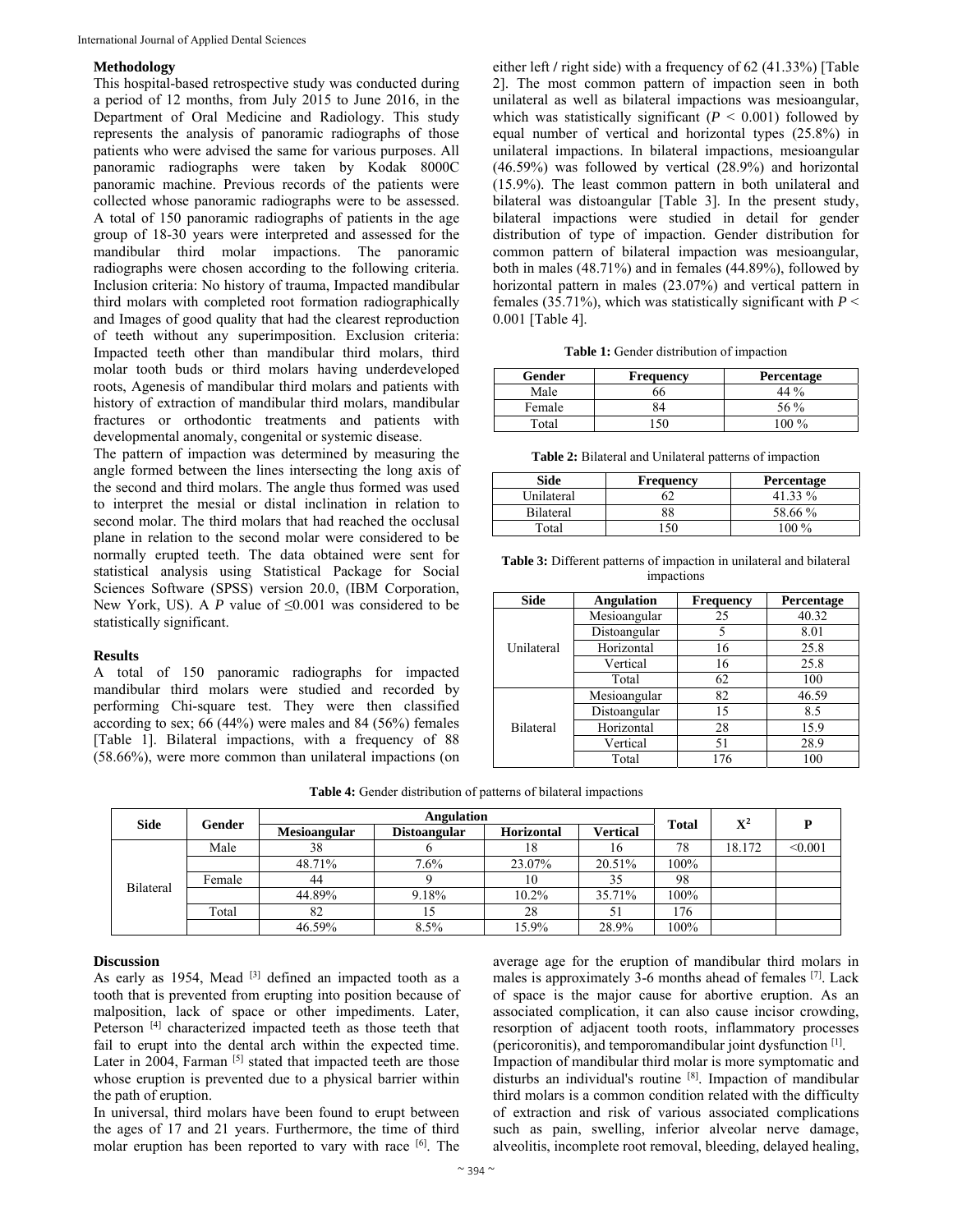#### postoperative infection [9].

The location and configuration of impacted third molar, adjacent teeth, surrounding bone and mandibular canal are important in imaging diagnosis for the proper surgical operation planning. Periapical radiographs have been used for many years to assess the jaws during impacted teeth surgery. [10] During the recent times, many dental practices replaced the film with digital imaging systems. [11] Cone beam computed tomography (CBCT) has been advocated as the method of choice only when there is a need to obtain a three dimensional view of the mandibular third molar and adjacent anatomical structures  $[12, 13]$ . At present, orthopantomography (OPG) is the radiographic technique of choice to evaluate impacted mandibular third molars. The estimated specificity for radiographic signs, as predictor of nerve injury ranges from 96 to 98% [14].

The present study was conducted to document the distribution of impaction, its unilateral or bilateral involvement, as well as its pattern. Out of a total of 122, the orthopantomographs were classified according to sex; 71 (58.2%) were males and 51 (41.8%) were females. There was not much sexual difference in the current study in relation to prevalence of third molar impaction, which was in agreement with Kramer and Williams and raised the question against Hellmen's statement that jaws of the female stopped growing, when third molar just started to erupt, whereas in males the growth of the jaws continued beyond the time of third molar and hence, he proposed that impaction of third molar is common in females than in males [3].

As already stated in literature by many authors and in many studies by Linden *et al*., [15] Hattab *et al*., [16] and Knutsson *et al*., [17] maximum number of third molar impactions were found to be mesioangular. In the present study also, the most common pattern of impaction seen in both unilateral as well as bilateral impactions was mesioangular, which was statistically significant (*P* < 0.001). It appears that mesioangular impactions are probably the most common type which may be due to their late development and maturation, path of eruption, and lack of space in mandible at later age. [10] However, this result was not in accordance with the study conducted by Gupta *et al*. [14] and Hazza'a *et al*. [18] because they found the highest number of vertically placed third molars followed by mesioangular, distoangular and horizontal patterns. These variations in angular position of mandibular third molars may be because of the fact that the studied population in each study was quite different from each other.

In the present study, we observed that mesioangular was followed by equal number of vertical and horizontal types in unilateral impactions and by vertical and horizontal in bilateral cases. In the present study, gender distribution for the pattern of impaction was also investigated. Mesioangular was the most common pattern seen in both males and females. Mesioangular was followed by horizontal pattern in males and vertical pattern in females which was statistically significant. [Table 1, 2, 3  $\&$  4] These values are in concordance with the study conducted by Ramamurthy *et al*. [1]

#### **Conclusion**

Panoramic radiographs can be used as valuable predictor of the outcome of the impacted mandibular third molars position as they appear to have quite good cost-information ratio. Radiographic diagnosis of the presence, position and degree of third molar formation is a crucial part of integral treatment planning. Classification of mandibular third molar impaction enables the clinician to determine the degree of difficulty in

removal of the impacted tooth, to choose the optimal treatment and to avoid a majority of possible complications. To summarize Mesioangular is the most common pattern of impaction in both unilateral and bilateral impactions and Bilateral impactions are more common than unilateral.

#### **References**

- 1. Ramamurthy A, Pradha J, Jeeva S, Jeddy N, Sunitha J, Kumar S *et al.* Prevalence of Mandibular Third Molar Impaction and Agenesis: A Radiographic South Indian Study. J Indian Acad Oral Med Radiol, 2012 ;24:1736.
- 2. Hashemipour MA, Tahmasbi-Arashlow M, Fahimi-Hanzaei F. Incidence of impacted mandibular and maxillary third molars: A radiographic study in a Southeast Iran population. Med Oral Patol Oral Cir Bucal, 2013; 18:e140-5.
- 3. Mead SV. Incidence of impacted teeth. Int J Orthod, 1930; 16:885-90.
- 4. Peterson LJ. Principles of Management of Impacted Teeth. In: Peterson LJ, Ellis E III, Hupp JR, Tuker MR, editors. Contemporary Oral and Maxillofacial Surgery. 3<sup>rd</sup> Ed. St. Louis: Mosby, 1998, 215-48.
- 5. Farman AG. Tooth Eruption and Dental Impactions. Panoramic Imaging News, 2004; 4:1-9.
- 6. Agarwal KN, Gupta R, Faridi MM, Kalra N. Permanent dentition in Delhi boys of age 5-14 years. Indian Pediatr, 2004; 41:1031-5.
- 7. Kruger E, Thomson WM, Konthasinghe P. Third molar outcomes from age 18 to 26: Findings from a populationbased New Zealand longitudinal study. Oral Surg Oral Med Oral Pathol Oral Radiol Endod, 2001; 92:150-5.
- 8. Kramer RM, Williams AC. The incidence of impacted teeth. A survey at Harlem hospital. Oral Surg Oral Med Oral Pathol, 1970; 29:237-41.
- 9. Juodzbalys G, Daugela P. Mandibular third molar impaction: Review of literature and a proposal of a classification. J Oral Maxillofac Res, 2013; 4:e1.
- 10. Denio D, Torabinejad M, Bakland LK. Anatomical relationship of the mandibular canal to its surrounding structures in mature mandibles. J Endod, 1992; 18:161-5.
- 11. Misch CE. Diagnostic imaging techniques. In: Misch CE, editors. Contemporary Implant Dentistry. 3 <sup>rd</sup> Ed. St Louis: CV Mosby Company, 2008, 38-67.
- 12. Ghaeminia H, Meijer GJ, Soehardi A, Borstlap WA, Mulder J, Vlijmen OJ *et al*. The use of cone beam CT for the removal of wisdom teeth changes the surgical approach compared with panoramic radiography: A pilot study. Int J Oral Maxillofac Surg, 2011; 40:834-9.
- 13. Matzen LH, Christensen J, Hintze H, Schou S, Wenzel A. Influence of cone beam CT on treatment plan before surgical intervention of mandibular third molars and impact of radiographic factors on deciding on coronectomy vs surgical removal. Dentomaxillofac Radiol, 2013; 42:98870341.
- 14. Gupta S, Bhowate RR, Nigam N, Saxena S. Evaluation of impacted mandibular third molars by panoramic radiography. ISRN Dentistry, 2011; 2011:406714.
- 15. Van der Linden W, Cleaton-Jones P, Lownie M. Diseases and lesions associated with third molars. Review of 1001 cases. Oral Surg Oral Med Oral Pathol Oral Radiol Endod, 1995; 79:142-5.
- 16. Hattab FN, Rawashdeh MA, Fahmy MS. Impaction status of third molars in Jordanian students. Oral Surg Oral Med Oral Pathol Oral Radiol Endod, 1995; 79:24-9.
- 17. Knutsson K, Brehmer B, Lysell L, Rohlin M. Pathoses